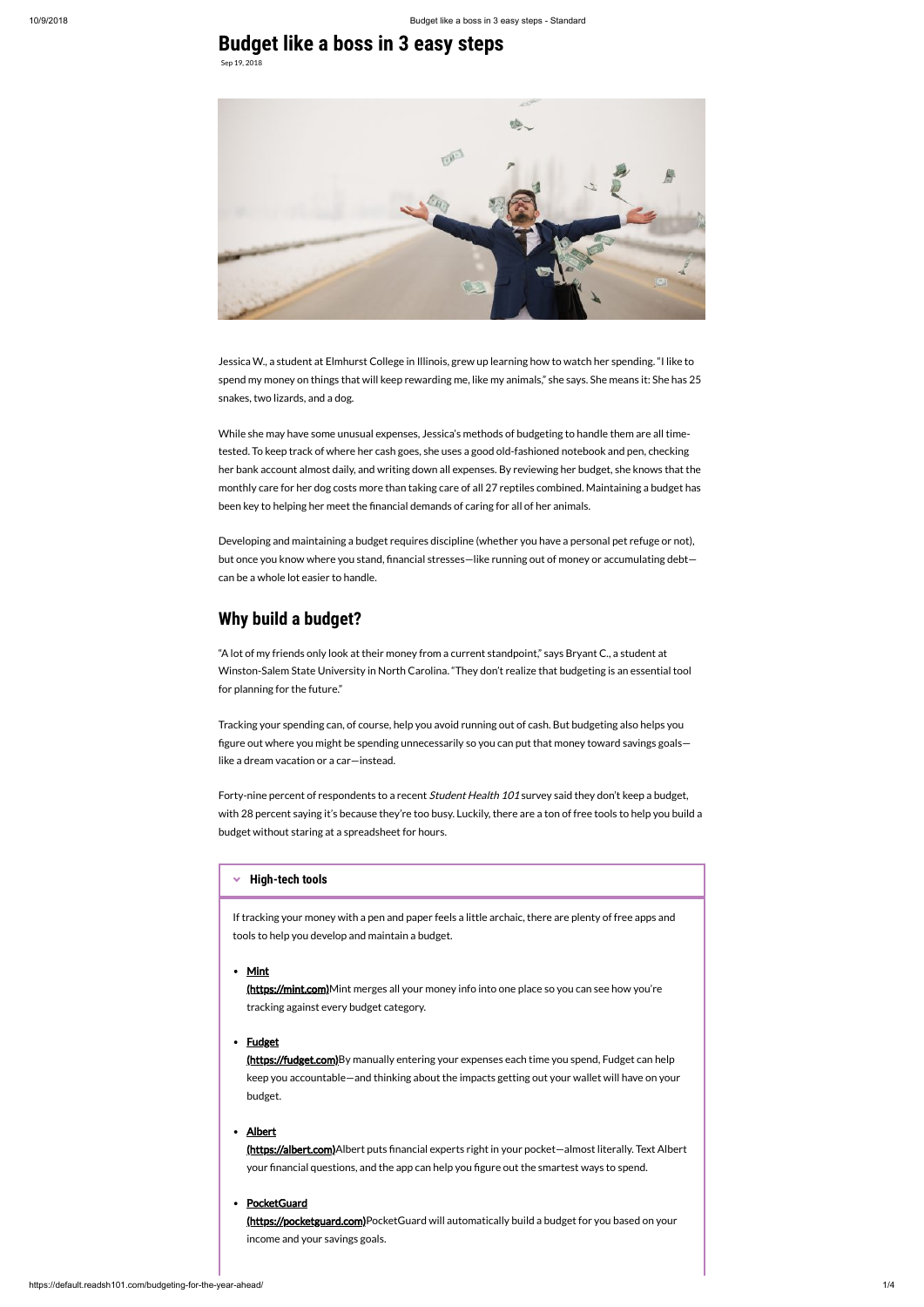- **Spendee** [\(https://spendee.com\)](https://spendee.com/) With Spendee, you can share wallets with your roommates to make splitting rent and groceries easier.
- **Simple**

## **Building a budget**

To get started, first determine your income. "Your cash flow may be supplemented by a part-time job, scholarships or grants, or your parents' help," says Kurt Rosentreter, a certified financial planner in Ontario, Canada. Make sure you're taking *everything* into account (just don't include uncertain sources of income, such as birthday money or a bonus from your boss).

Most likely, you'll realize there are some categories you can cut—or at least trim down. For example, if you're paying for Hulu but only ever watch Netflix, you can probably ditch that subscription.

"If you don't have a consistent income via paycheck,"—say, if you occasionally pick up work-study shifts at the library but aren't on a set schedule—"set an average for money earned by looking at past months," says Amy Conrad, program director of CashCourse, an online money resource designed specifically for students.

### Student tip

"Aim on the low side so if you make less than you have in the past, you don't over budget your finances." -Rebekah S., first-year graduate

student, Rowan University, New Jersey

### **Step 1: Categorize your cash**

Before you get into the budget breakdown, look at your bank statements to get a feel for how you're spending. "It's frustrating to try to stick to a budget that's completely different from your spending patterns," Conrad says, who recommends categorizing your spending into chunks like groceries, eating out, or travel.

### **Step 2: Cut the stuff you don't need**

#### <span id="page-1-0"></span>× **[Questions to ask yourself](#page-1-0)**

- What recurring purchases aren't really necessary? For example, can you make your morning coffee at home instead of going out for an expensive latte?
- Are you paying for subscriptions you don't use? Even seemingly inexpensive subscriptions can add up (look out for online purchases that turn into monthly subscription services).
- Are you making a lot of unplanned purchases? "I tend to buy a lot of electronic items," says

Mitchell W., a student at St. Cloud State University in Minnesota. "Some things were an impulse purchase, and now I'm looking at myself saying, 'Why did I ever buy that? I didn't need it."

Are you asking about student discounts and prices? "Amazon has a special discounted Prime membership. Microsoft has a student version of Office and it's very well worth the effort! Cell phone companies and many others—my gym for example—also have student pricing. Check these out and save," says Jeani K., a first-year online student at Shasta College in California.

Reprioritizing can also help you save some cash. Say you're shelling out a large amount on eating out each month, but you also really love to cook. Start inviting friends over for meals instead, and put some of that cash toward that blender you've always wanted rather than a restaurant bill.

### **Step 3: Set your goals**

Once you have an idea of what you're spending and what you can cut, you can budget for the things you need and value the most. Your budget should be divided into "fixed expenses"—the things you pay for every month, such as rent and your phone—and "discretionary expenses"—the remaining money you use for things like food, travel, clothes, and hobbies.

Questions to ask yourself:

[\(https://simple.com\)](https://simple.com/)Simple is a helpful budgeting app, plus an actual bank account so you can keep everything in one place.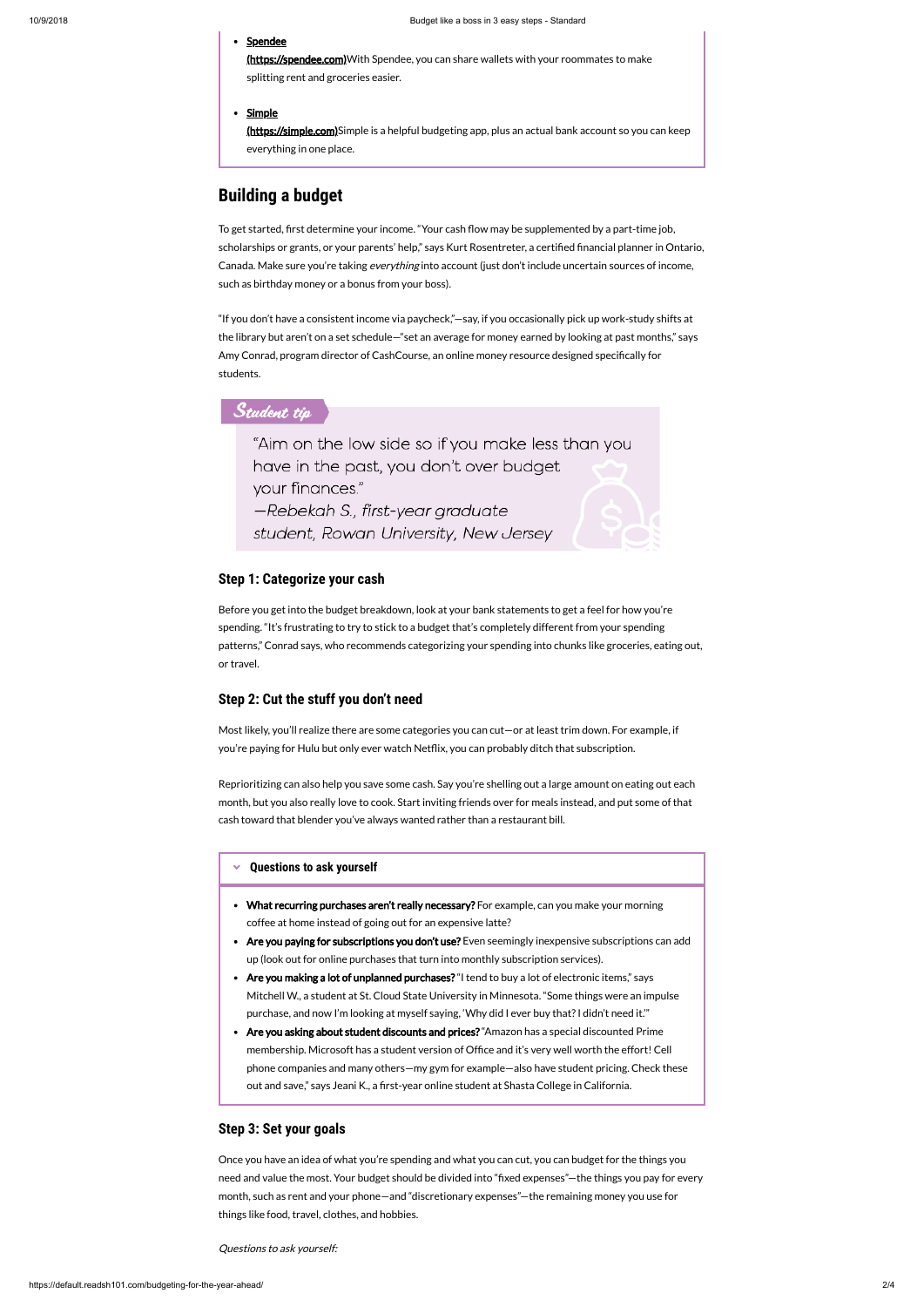Budgeting can feel a bit overwhelming, but it helps to remember that budgets aren't written in stone. Be realistic when evaluating your spending habits and revise your budget as needed. Keep detailed records of your earnings and expenses, and review your budget every few months to gauge whether your spending and saving goals make sense. With time, sticking with a budget will feel like a healthy habit that helps you do what you need to do while also saving for those things you want and need.

To make all these things no-brainers, **try a budgeting wizard** (https://www.cashcourse.org/).

#### [Money Under 30 \(https://www.moneyunder30.com\)](https://www.moneyunder30.com/)

[Free From Broke \(https://freefrombroke.com\)](https://freefrombroke.com/)

For example, if you want to go on a spring break trip with your friends this year, figure out how much you need to save each month until then. In the long-term, you might want to buy a car when you graduate. "Working backwards makes big purchases feel bite-size," Rosentreter says.

- Are you earning more than you're spending? If so, what savings goals can you set?
- If you're spending more than you're earning, where can you make cuts to get your budget in balance?

## **Savings**

The other element of budgeting is saving, which can feel



challenging when you don't have a lot of cash to work with. "Saving even small amounts as early as possible is important," says Conrad. It helps to think about saving for short-, medium-, and long-term goals, says Rosentreter.

- Save \$10 per week.
- Save 10 percent of every monthly paycheck.
- Save half of every financial gift you receive (say, for birthdays or graduations). "It's good to put [bonuses, raises, or monetary gifts from family] into savings or an emergency fund," says Andrew M., a student at the College of William & Mary in Virginia. "If you don't plan on having them, you won't need them."

#### <span id="page-2-1"></span>× **[Budget-conscious fun](#page-2-1)**

To make saving clearer, set up different savings accounts for different goals—you might have one as an emergency fund and another for that big vacation. "This gets you thinking in silos—different pools of money for different purposes," says Rosentreter.

#### <span id="page-2-0"></span>**[How much should I save?](#page-2-0)**

It's OK to set your initial savings goals relatively small, says Conrad. The important thing is that you get into the habit. How you save is up to you and your goals, but the earlier and more regularly you save, the better off you'll be when you hit a big milestone, like graduating and wanting to move to a new city. Try one of these methods:

Just because you're living within a budget doesn't mean you can't do anything fun. "[Keeping a budget] helps me know that I'll always have money set aside for bills and then I can still save while setting aside a little spending money for fun outings," says Natasha K., a fourth-year student at the University of Hawaii at Manoa.

#### To keep the latter in check:

- Look for free events on campus.
- Always ask if there's a student discount before you pay—you'd be surprised how many stores offer savings with your student ID.
- Break your "fun stuff" budget into weekly increments instead of monthly. "This will help limit the tendency to spend more at the beginning of the month and then feel deprived by the time the month is over," says Conrad.

### **GET HELP OR FIND OUT MORE**

#### Getting Finances Done (https://www.gettingfinancesdone.com)